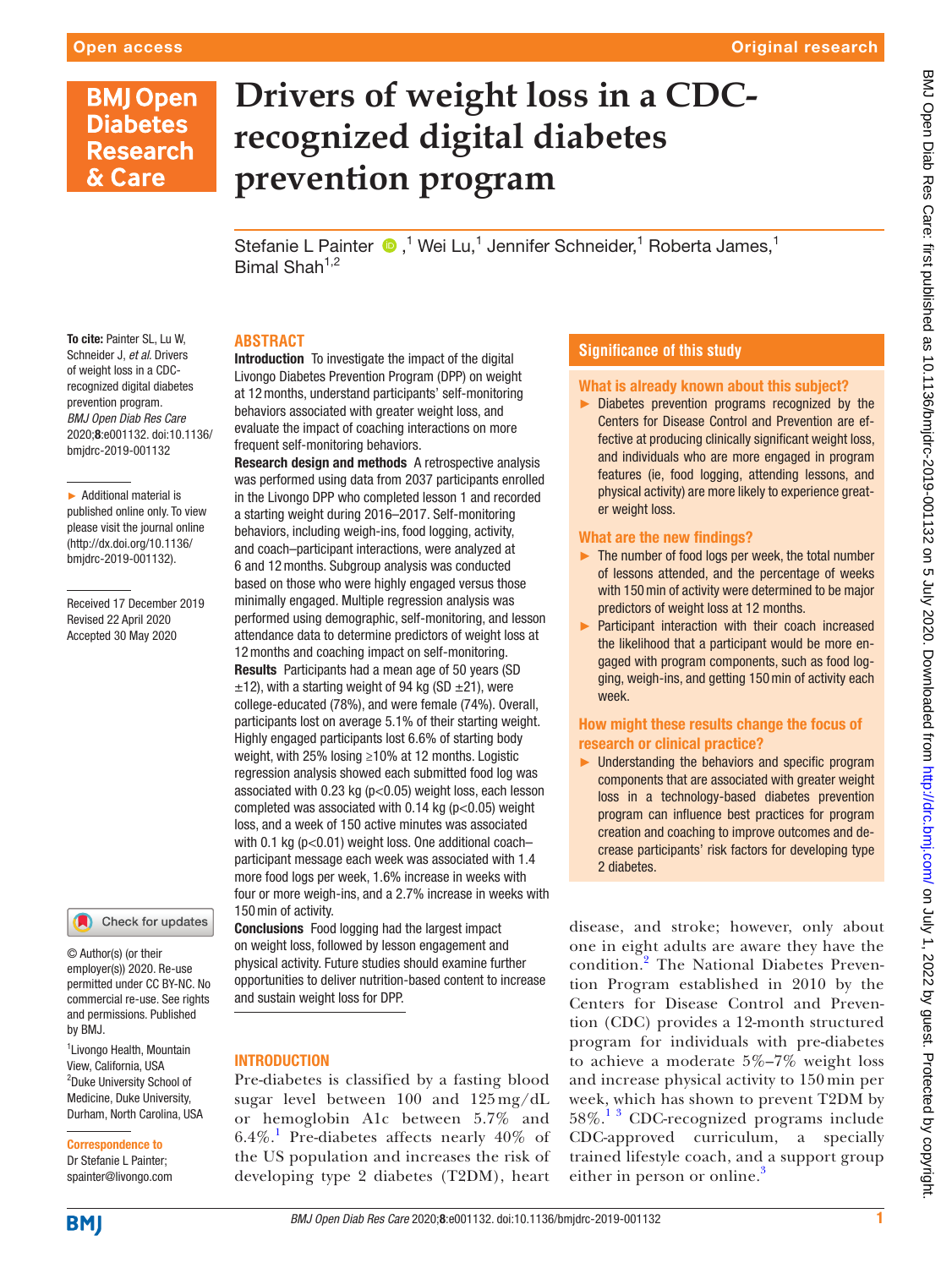#### Clinical Care/Education/Nutrition

The number of CDC-recognized digital diabetes prevention programs (DPP) is increasing with the growth in technological integration in healthcare. Studies have shown that digital DPP programs have similar participation rates and outcomes as inperson programs.[4](#page-7-3) Numerous digital DPP programs have reported outcomes ranging from 4.3% to 7.5% weight loss.[5–10](#page-7-4) Previous studies have also shown an association between coaching and engagement, specifically around self-monitoring components of an intervention. $11-13$ Since only 20% of individuals are successful at weight loss maintenance at 12 months, determining factors and self-monitoring behaviors that promote successful weight loss and weight maintenance is essential for diabetes prevention.[14](#page-7-6)

Livongo DPP is a digital CDC-recognized program offering participants interactive lessons and live personal expert coaching. The purposes of this study were (1) to understand participants' self-monitoring behaviors associated with greater weight loss and (2) to evaluate the impact of coaching interactions on more frequent self-monitoring behaviors.

# **METHODS**

#### Study design

A retrospective analysis was performed to analyze participants' weight loss, program engagement, self-monitoring behaviors, and coach–participant interactions at 6 and 12months. Subgroup analysis was also performed on highly engaged participants, in addition to multiple regression analysis to determine predictors of weight loss at 12months and the impact of coaching on the predictors of weight loss in the highly engaged participants.

#### **Participants**

Participants included members of Livongo DPP who enrolled through an employer-sponsored program as part of their employer's health benefits package. Members were considered eligible if they met the CDC program eligibility requirements, were determined at risk through the CDC Prediabetes Screening Test, were previously diagnosed with gestational diabetes, or diagnosed with pre-diabetes through blood glucose testing (see [box](#page-1-0) 1), and voluntarily enrolled into the program between May 23, 2016 and September 30, 2017, to allow for 12 months of participation in Livongo DPP.<sup>15 16</sup> During registration into the program, participants confirmed acknowledgment of Livongo's (formerly Retrofit) terms and conditions and privacy policy, which stated that participants understand that all data collected could be used for a variety of reasons including research.<sup>17</sup> Due to exempt status, informed consent was not required. Participants were included in the study if they completed lesson 1 and had a starting weight. Any participant enrolled without both lesson 1 completed and a starting weight was excluded from the study.

# **Box 1** CDC-recognized diabetes prevention program eligibility requirements

<span id="page-1-0"></span>The following criteria must be met to be eligible for a CDC-recognized Diabetes Prevention Program:

- ► At least 18 years of age and
- Exercise Be considered overweight by a body mass index  $\geq$  25 ( $\geq$  23 is Asian) and
- No previous diagnosis of type 1 or type 2 diabetes and
- ► Within the past year have a blood test result of the following:
	- $-$  Hemoglobin A1c = 5.7% 6.4% or
	- $-$  Fasting plasma glucose = 100 125 mg/dL or Two-hour plasma glucose (after 75gm glucose load) =  $140 -$ 199 mg/dL or
- ► Previously diagnosed with gestational diabetes
- CDC, Centers for Disease Control and Prevention.

#### Program

#### Livongo Diabetes Prevention Program

Livongo's CDC-recognized DPP lifestyle intervention program was created as a commercial entity selling this program into health plans, health systems, and selfinsured employers. The Livongo DPP included an expertmoderated online community, interactive meetings and lessons, video conferencing coaching sessions, and unlimited coaching and community conversations through electronic messaging via mobile application (available through Google Play for Android phones and Apple App Store for iOS phones) or website served through an existing national weight loss company platform producing clinically significant weight loss outcomes.<sup>18-20</sup> Thirty-one interactive, digital, skill-building lessons were available and emphasized self-monitoring of weight, food, and activity on an ongoing basis (see [online supple](https://dx.doi.org/10.1136/bmjdrc-2019-001132)[mentary table S1](https://dx.doi.org/10.1136/bmjdrc-2019-001132) for DPP lesson schedule and topics). Online communities consisted of 15–25 participants for social support. Each participant was provided a wireless Bluetooth scale, personal web-based dashboard, and mobile phone application for viewing lessons, informational content, self-monitoring, and communication with a community and expert coach. The mobile phone application also received and documented historical data from the Bluetooth scale and fitness tracker, if the participant provided access. All aspects of the program were available through the mobile application or website.

#### Engagement

#### *Highly engaged participants*

Highly engaged participants met the CDC highengagement criteria by completing nine lessons within months 1–6 and three lessons within months 7–12 of the program with a minimum of 9months between first and final lessons completed.<sup>[21](#page-7-10)</sup>

#### *Minimally engaged participants*

Minimally engaged participants include all participants not meeting the CDC high-engagement criteria.<sup>[21](#page-7-10)</sup>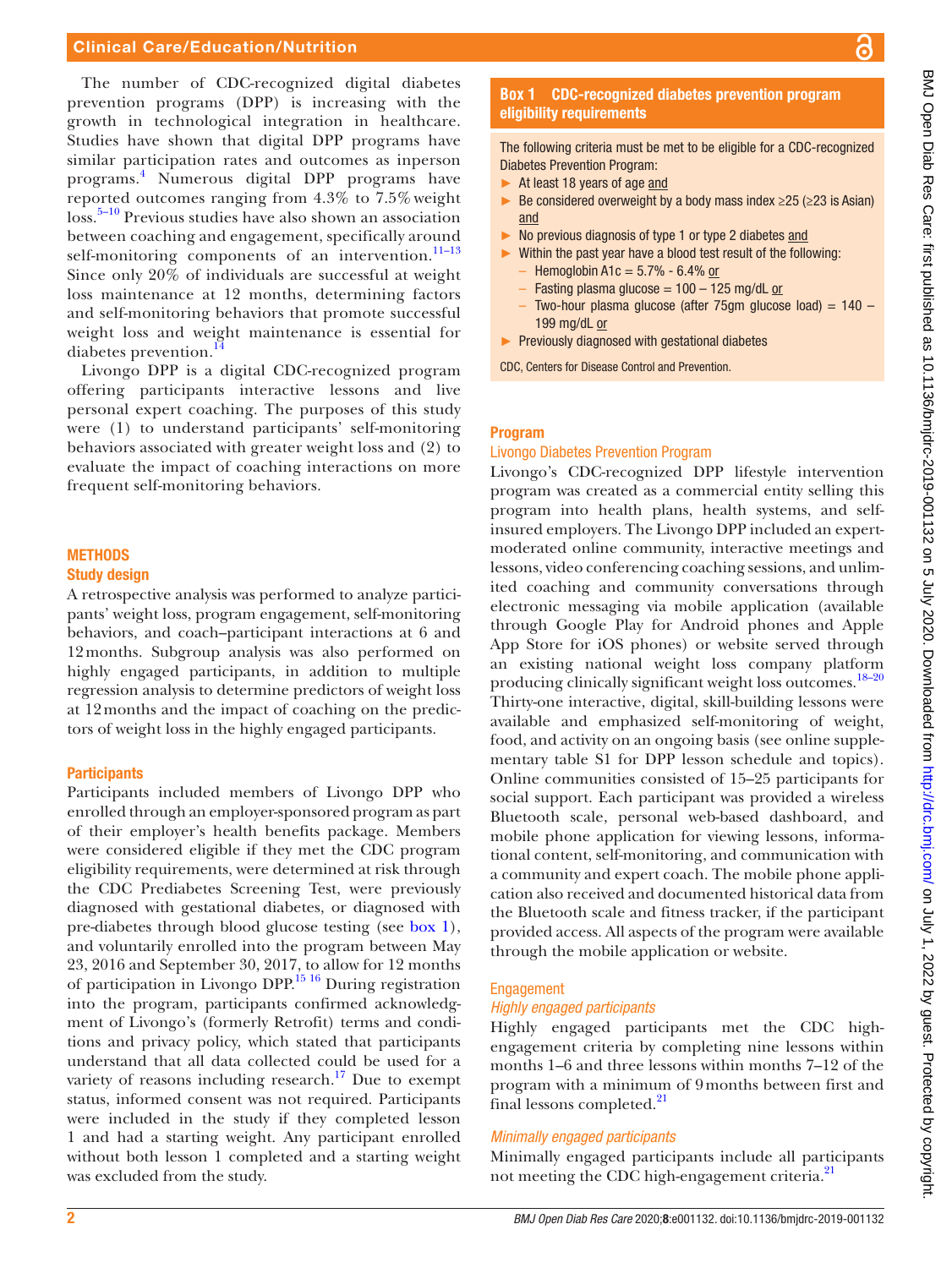# BMJ Open Diab Res Care: first published as 10.1136/bmjdrc-2019-001132 on 5 July 2020. Downloaded from http://drc.bmj.com/ on July 1, 2022 by guest. Protected by copyright. BMJ Open Diab Res Care: first published as 10.1136/bmjdrc-2019-001132 on 5 July 2020. Downloaded from <http://drc.bmj.com/> on July 1, 2022 by guest. Protected by copyright.

# Measures

All participants self-reported demographic characteristics at program registration, including age, gender, height, weight, education level, and risk factors for diabetes (ie, history of gestational diabetes, blood glucose test indicating pre-diabetes or the CDC Prediabetes Screening Test) (see [box](#page-1-0) 1). Self-monitoring behaviors were captured remotely through program platform, including weigh-ins, food logging, and physical activity (ie, days wearing activity tracker, step counts, and active minutes) at 12 months.

# Measures of self-monitoring behaviors *Weigh-ins*

All participants received a wireless connected scale that automatically connected with the mobile app via Bluetooth and securely transmitted weight data to a central data server for data collection and analytics. Manual entry of weight data was permissible if participants had difficulty setting up or syncing the provided Bluetooth wireless scale. Participants were provided instructions on how to use the scale and given unlimited access to Livongo DPP customer support. Baseline weight was defined as the average weight measurement received from the participant during the week after DPP lesson 1. Participants were encouraged to monitor weight by stepping on the scale and syncing weight daily with a program recommendation of no less than four weigh-ins weekly.<sup>22-24</sup> The weight outcome at 6months and 12months was defined as the average weight measurement received from the participant during days 159–187 and days 300–367 after the first session, respectively. Average weight, change in pounds, percentage of weight change, and change in body mass index (BMI) were reported at 6 and 12months for all participants and by participants' level of program engagement. BMI was calculated as weight  $(kg)/height^2$  $(m<sup>2</sup>)$  using self-reported height at baseline and weight captured remotely from connected scales at 6 and 12months. Weight at 6months was captured at the participant's program day 180 or, if not available, the closest weight within the window of 21 days prior to 7 days after day 180. Weight at 12months was captured at program day 365 or, if not available, between 60 days prior to 7 days after day 365. Any participant weight input that was ≥5% change from both the median and the preceding value or both the median and the following value was flagged as an outlier and assigned a missing value.

# *Food logging*

A private dashboard available through the website or mobile application allowed participants to record daily dietary intake through photo or text. Participants could log meals, snacks, treats, and beverages, along with a description, quantity, and photo. Each individual meal, snack, treat, or beverage was considered a single food log entry. Participants were encouraged to log all food and beverages consumed throughout the program with no limit on the number of food logs entered daily.

# *Physical activity*

Physical activity was defined as the amount of time logged by the participant into the dashboard (1.5% of recorded activity entries) or the amount of time synced from their activity tracker (98.5% of recorded activity entries). The activity tracker calculated active minutes using metabolic equivalents (METs) and intensity of movement and provided this back to the participant through the mobile application and website dashboard.<sup>[25](#page-7-12)</sup> Participants were encouraged to achieve 150min of physical activity each week per CDC recommendations of the National Diabetes Prevention Program. Participants' active minutes per week were averaged, and a combined total of highly active (3 MET) and fairly active minutes per week was averaged to determine the percentage of weeks in program meeting the CDC recommendation of 150min of physical activity each week.

# Measures of coach–participant interactions *Interactive lessons*

Thirty-one interactive, digital, skill-building lessons were provided emphasizing self-monitoring of weight, food, and activity (see [online supplementary table S1](https://dx.doi.org/10.1136/bmjdrc-2019-001132) for DPP lesson schedule and topics). Lesson 1 was an interactive group lesson, and all the following lessons were completed individually through the program app or website. Lessons were offered weekly for the first 9weeks and biweekly for the remaining 43 weeks of the program. Participants were encouraged to attend all lessons.

# *Coaching sessions*

Participants were provided two 30min one-on-one coaching sessions with an expert-certified DPP lifestyle coach. In addition to DPP lifestyle certification, Livongo expert coaches are registered dietitians, exercise physiologists, nurses, or social workers with master's or doctoral degrees. Coaching sessions were scheduled at the participant's convenience.

# *Coach/participant messages*

Participants were able to send unlimited messages to their expert coach via the mobile app or website with a required coach response time within 24hours Monday through Friday and within 48hours Saturday and Sunday. Participants also had access to post messages within the mobile app or website to their assigned online community to receive support from and provide support to other participants.

# *Expert coach feedback*

Livongo DPP coaches were required to review participants' progress, food and exercise logs, and provide feedback two times per week between weeks 1 and 25 and once per week between weeks 26 and 52. Feedback was provided asynchronously and received as a written message within the participant's mobile app or web page profile.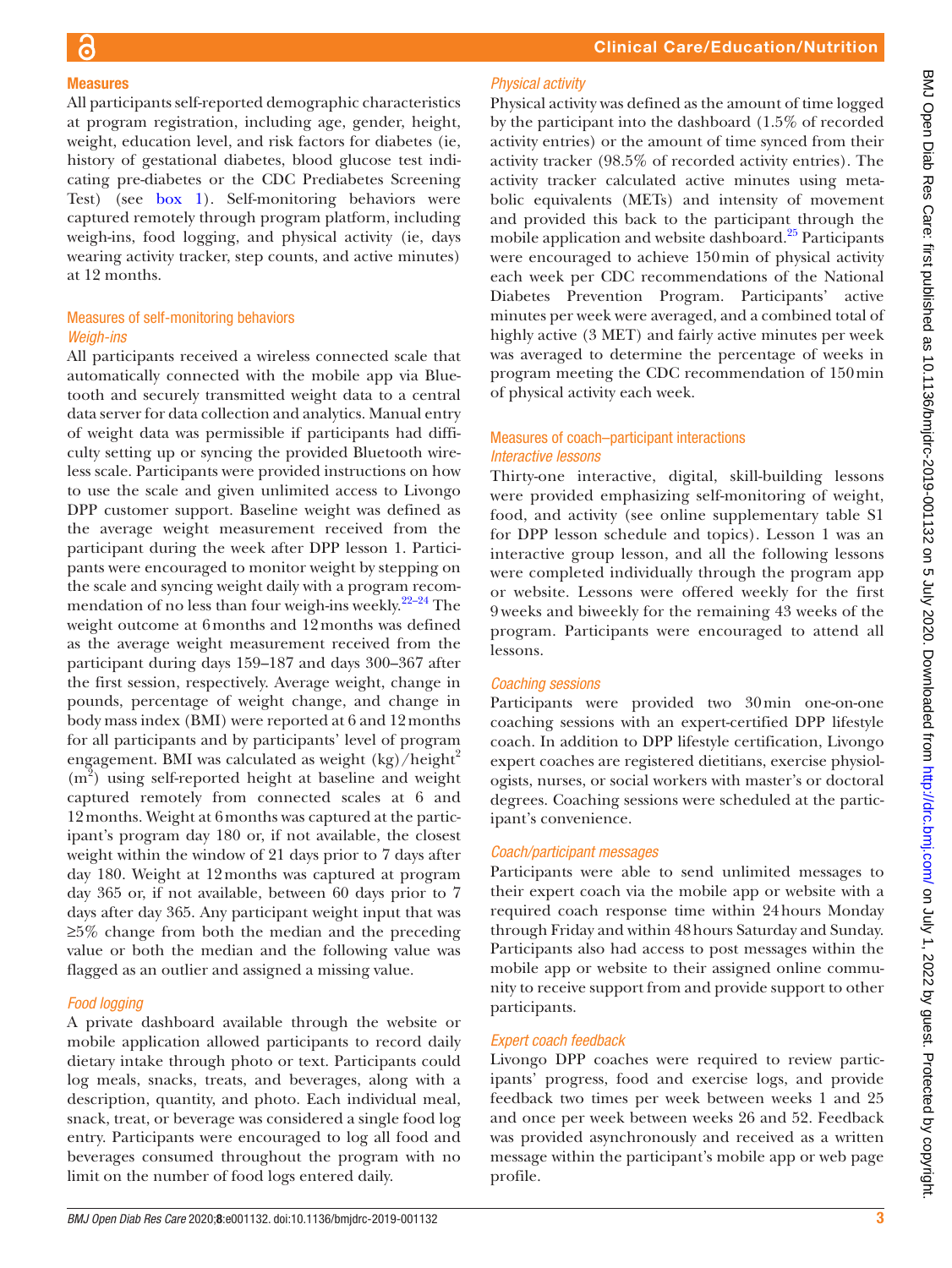#### Statistical analysis

A retrospective analysis was performed to evaluate the effect of engagement, self-monitoring behaviors, and coach–participant interactions on weight loss outcomes during the 12-month Livongo DPP intervention. Descriptive statistics were used to describe participants' demographics, characteristics, and distribution of population by program engagement. Program participation through self-monitoring and coach–participant interactions was analyzed at 6 and 12months for all participants by engagement criteria and weight loss categories. Weight loss categories were set from the CDC DPP recommendations of losing 5%–7% of the starting weight and clinical recommendations of 10%weight loss provided by the National Institute of Health.<sup>3 26</sup> The mean value and SD or the percentage of total population was reported for each program feature. P values less than 0.05 were considered statistically significant. No adjustment for multiple comparisons was made.

# Primary analysis

The association between program participation and percentage of weight loss was measured using multivariable linear regression modeling with normal distribution, controlling for participant-level characteristics of gender, age, education level, and initial weight. Variables measuring different attributes of program participation, including the total number of lessons, weigh-ins, food logs, weekly activity levels, coach messages, and member group conversations, were included in the model to test their adjusted association with weight loss outcomes. The quadratic transformation of the average number of food logs per week was included in the model to address potential decrease in marginal effect of food logs per week on weight loss outcomes as frequency of food logging increases. Interaction of the average number of food logs per week with the number of coach messages per week was included to check for additional changes in food logs on different coach message frequencies. Standardized coefficients are reported to account for different program features measured in different units of measurement and allowed ranking of program activities.

# Secondary analysis

Previous studies have shown an association between coaching and engagement, specifically around selfmonitoring components of an intervention.<sup>11-13</sup> Therefore, multivariable regression modeling with normal distribution was performed to evaluate associations between coach–participant messages at 6months and food logging, weigh-ins, and active minutes per week at 12months, adjusting for participant characteristics of starting weight, gender, age, education, and engagement status. Multivariable logistic regression was also used to evaluate the association of coaching with the likelihood of being highly engaged.

# **RESULTS**

A total of 2161 individuals enrolled during this period, and 2037 attended lesson 1 and provided a starting weight as inclusion criteria for participation in the study. Of the 2037 participants, 658 (32.3%) were considered to be highly engaged and 1379 (66.7%) were considered minimally engaged. Of the highly engaged participants, 649 (98.6%) registered a 6-month weight and 640 (97.3%) registered a 12-month weight. Of the minimally engaged participants, 834 (60.5%) had a 6-month weight and 715 (51.8%) had an available 12-month weight. Overall, 98.1% of recorded weights were automatically uploaded from the connected scale, while the remaining were manually entered by the participant.

[Table](#page-4-0) 1 shows the demographic details at enrollment, engagement status, and weight loss outcomes. Minimally engaged participants were younger than highly engaged participants, had a higher starting weight, and had a higher BMI than highly engaged participants at baseline. Highly engaged participants were more likely to have a college education, more likely to be male, and with blood glucose test indicating diabetes risk compared with minimally engaged participants. Overall, 43% of participants of Livongo DPP lost on average 5.1% of their weight or 5.0 kg by 12months. More than 50% of the highly engaged population and 35% of minimally engaged participants achieved clinically significant weight loss (>5%) at 12months, with 25% of highly engaged participants losing ≥10% at 12months. The percentage of weight and the average pounds lost are shown in [online](https://dx.doi.org/10.1136/bmjdrc-2019-001132) [supplementary figure S1](https://dx.doi.org/10.1136/bmjdrc-2019-001132).

# Program participation Self-monitoring

Self-monitoring behaviors including weigh-ins, food logging, and physical activity over 12months are reported by engagement and weight loss category (see [online](https://dx.doi.org/10.1136/bmjdrc-2019-001132) [supplementary table S2](https://dx.doi.org/10.1136/bmjdrc-2019-001132) for program participation at 6months and [online supplementary table S3](https://dx.doi.org/10.1136/bmjdrc-2019-001132) for program participation at 12months). Across all measures, a significant increase in frequency of self-monitoring behaviors was seen in highly engaged compared with minimally engaged participants.

On average, participants weighed in four times per week and entered 13 food logs per week. Highly engaged participants weighed in significantly more than minimally engaged  $(4.6 \text{ vs } 3.2, \text{ p} < 0.001)$ , recorded approximately 13 more food logs per week  $(19.4 \text{ vs } 6.4, \text{ p} < 0.001)$ , and logged food three more days per week (4.6 vs 1.7, p<0.001). Participants losing ≥10% weighed in and logged food significantly more than those losing <5% (4.2 vs 3.6, p<0.001and 17.1 vs 10.1, p<0.001, respectively).

All participants wore activity trackers 4days per week on average, achieving an average of 5333 steps daily, with 20 out of 52 weeks in program exceeding 150 active minutes. Highly engaged participants wore their activity tracker nearly 2days more per week than minimally engaged (5.3 vs 3.2, p<0.001), achieving significantly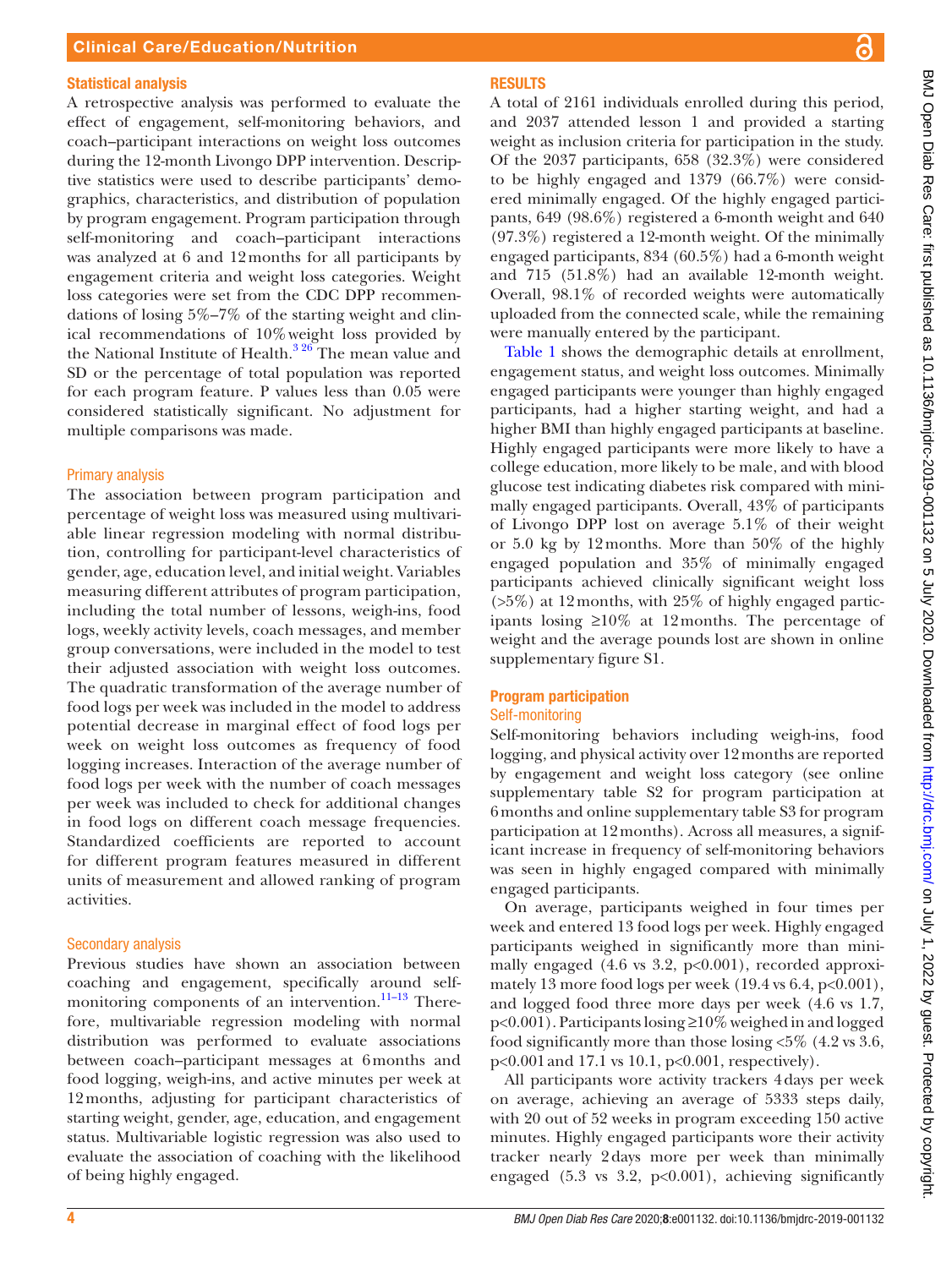<span id="page-4-0"></span>

| Table 1 Demographics summarized using mean (SD) and percentages |                                 |                              |                                  |         |
|-----------------------------------------------------------------|---------------------------------|------------------------------|----------------------------------|---------|
|                                                                 | All participants*<br>$n = 2037$ | Highly engaged†<br>$n = 658$ | Minimally engaged‡<br>$n = 1379$ | P value |
| Age (years), mean (SD)                                          | 49.7 (12.0)                     | 54.8 (10.6)                  | 47.3 (11.9)                      | < 0.001 |
| Starting weight (kg), mean (SD)                                 | 93.9(21.0)                      | 90.6(20.1)                   | 95.5(21.2)                       | < 0.001 |
| Starting BMI (kg/m <sup>2</sup> ), mean (SD)                    | 33.3(6.8)                       | 32.2(6.4)                    | 33.8(7.0)                        | < 0.001 |
| Age group                                                       |                                 |                              |                                  |         |
| $18 - 44$ (%)                                                   | 32.3                            | 14.7                         | 40.7                             | < 0.001 |
| $45 - 64$ (%)                                                   | 57.4                            | 67.8                         | 52.4                             | < 0.001 |
| $65+ (%)$                                                       | 10.3                            | 17.5                         | 6.9                              | < 0.001 |
| <b>BMI</b>                                                      |                                 |                              |                                  |         |
| Normal (%)                                                      | 5.1                             | 6.5                          | 4.4                              | 0.060   |
| Overweight (%)                                                  | 33.1                            | 39.1                         | 30.2                             | < 0.001 |
| Class I obesity (%)                                             | 28.8                            | 28.1                         | 29.1                             | 0.650   |
| Class II obesity (%)                                            | 17.5                            | 13.5                         | 19.4                             | 0.001   |
| Class III obesity (%)                                           | 15.6                            | 12.8                         | 16.9                             | 0.010   |
| College graduate (%)                                            | 77.7                            | 81.8                         | 75.8                             | 0.002   |
| Not a college graduate (%)                                      | 22.1                            | 17.6                         | 24.2                             | < 0.001 |
| Education undisclosed (%)                                       | 0.2                             | 0.6                          | 0.0                              | 0.050   |
| Male $(\%)$                                                     | 26.0                            | 28.9                         | 24.6                             | 0.040   |
| Risk factor for diabetes                                        |                                 |                              |                                  |         |
| Blood glucose test (%)                                          | 33.8                            | 39.4                         | 31.1                             | < 0.001 |
| Gestational diabetes (%)                                        | 2.2                             | 3.2                          | 1.7                              | 0.060   |
| CDC risk test (%)                                               | 95.2                            | 96.1                         | 94.9                             | 0.220   |
| Weight loss at 12 months (%)                                    | 5.1                             | 6.6                          | 3.8                              | 0.006   |

\*All participants*:* any participant enrolled in Livongo DPP who attended lesson 1 and provided a starting weight.

†Highly engaged participants: participants who met the CDC high-engagement criteria by completing nine lessons within months 1–6 of the program and three lessons within months 7–12 of the program with a minimum of 9 months between first and final lessons completed.<sup>[21](#page-7-10)</sup> ‡Minimally engaged participants: all participants not meeting the CDC high-engagement criteria.[21](#page-7-10)

BMI, body mass index; CDC, Centers for Disease Control and Prevention; DPP, diabetes prevention program.

more steps per day (6564.9 vs 4045.6, p<0.001) and more weeks with 150min of activity (54.9% vs 24.9%, p<0.001). Participants who lost ≥10% wore their activity tracker significantly more days than those who lost <5%  $(4.7 \text{ vs } 3.8, \text{ p<0.001}).$  Daily step counts are significantly higher in participants who lost ≥10% versus those losing <5% (6844.4 vs 4637.5, p<0.001). Lastly, participants with ≥10% weight loss achieved significantly more weeks of 150min of activity than those with <5% weight loss  $(51.9\% \text{ vs } 31.3\%, \text{ p} < 0.001).$ 

Overall all participants on average weighed in approximately four times per week, logged 13 food logs per week over 3days per week, wore activity tracker 4days per week, performed 150min of activity in 20 out of 52 program weeks (39%), and achieved approximately 5300 steps per day. Highly engaged participants achieved significantly higher levels of self-monitoring, including weighing approximately five times per week, logging 20 food logs per week over 5days per week, wearing activity tracker 5days per week, performing 150min of activity 55% of program weeks, and achieving over 6500 steps per day.

Participants losing >5% had significantly higher levels of self-monitoring than participants losing <5%.

Participants attended, on average, 17 of the 31 lessons provided during the 12-month program. Coaches initiated interaction with participants two to three times each week, 1–2days per week, while participants initiated interaction with their expert coach up to one to two times each week, 1day per week overall. Highly engaged and participants losing ≥7% engaged more in their community than other weight loss categories.

# Predictors of weight loss

In a multiple regression analysis using demographics, selfmonitoring, and coach-participant interaction measures, significant predictors of weight loss at 12months for the highly engaged included food logs per week, total number of lessons attended, and percentage of weeks with 150 min of activity. Using standardized coefficient, the number of food logs per week had the highest influence on percent weight loss at 12months over total lessons attended and percentage of weeks with 150min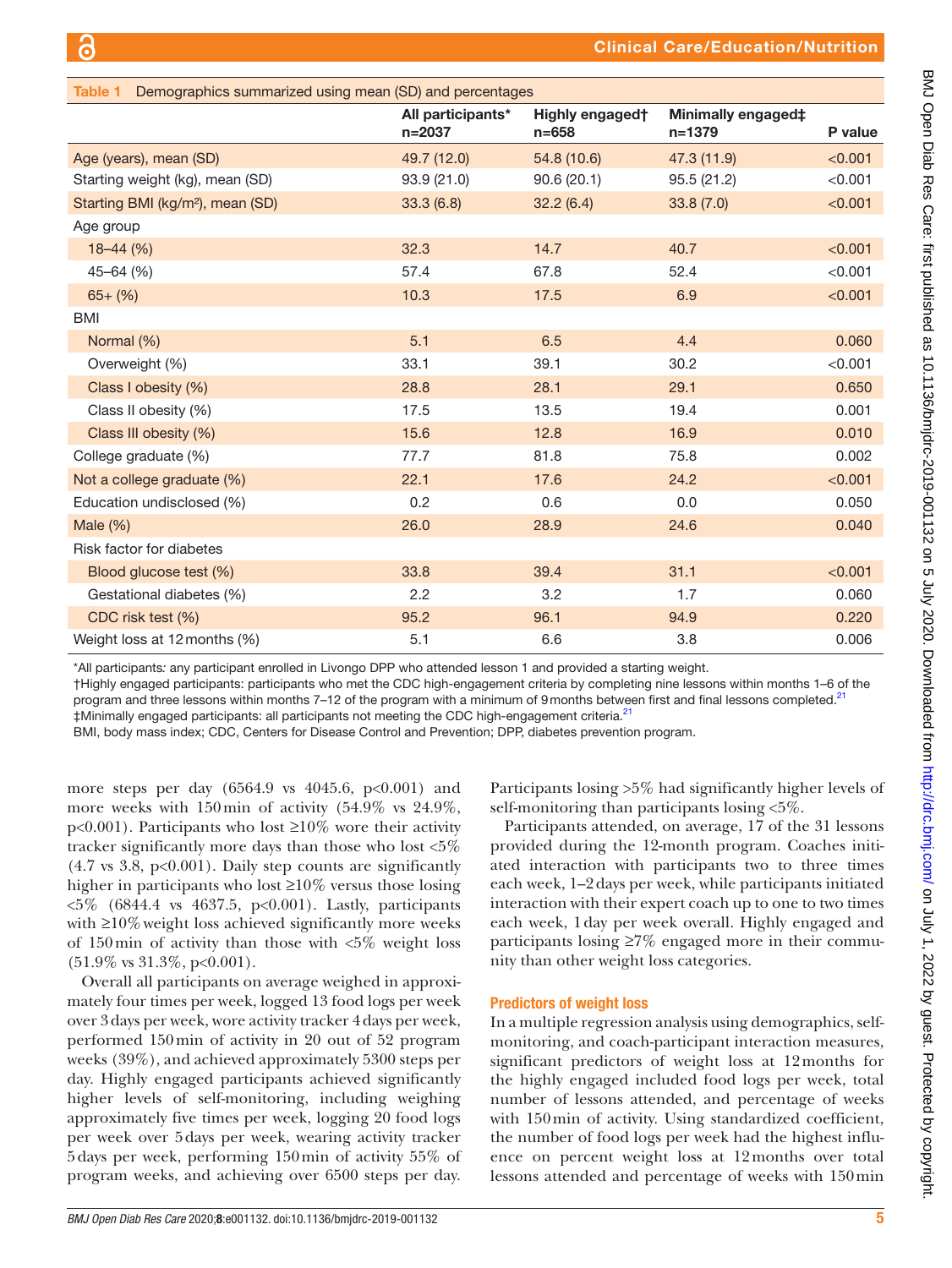of activity. Specifically, one more food log per week, one more lesson as offered per week, and one more week of 150 active minutes were associated with 0.5 lb (0.3%, p<0.05), 0.3 lb (0.1%, p<0.05), and 0.2 lb (0.1%, p<0.01) weight loss at 12months, respectively, resulting in an additional cumulative 1.0 lb (0.5%) of weight loss. See [online supplementary table S4](https://dx.doi.org/10.1136/bmjdrc-2019-001132) for a complete list of vari ables, coefficient, and standard coefficients.

#### Coach–participant interaction

Coach–participant interactions are reported in [tables](#page-5-0) 2 [and 3. Table](#page-5-0) 2 includes lesson and coaching session atten dance. [Table](#page-6-0) 3 includes food and exercise log feedback frequency, frequency of messages initiated by a coach, and frequency of messages initiated by a participant (see [online supplementary table S2](https://dx.doi.org/10.1136/bmjdrc-2019-001132) for program participation at 6months). Highly engaged participants were more likely to post messages to coach  $(1.8 \text{ vs } 1.1, \text{ p} < 0.001)$  than minimally engaged, and received more messages (3.0 vs 2.1,  $p<0.001$ ) and food log feedback (1.4 vs 0.9,  $p<0.001$ ) from coaches.

# Impact of coaching on predictors of weight loss in the highly engaged

While coach–participant messages were not shown to be significant predictors of weight loss at 12months, coaching in the form of coach–participant messages was associated with increase in the self-monitoring behaviors of food logging, weigh-in frequency, and activity level.

Participants with one more coach–participant message each week during the initial 6months of their program had a 32.3% higher likelihood of being highly engaged than those with no coach–participant messaging. Addi tionally, participants are more likely to be highly engaged when male, older, and with a lower starting weight.

During the first 6months of a participant's program, an increase in coach–participant messages per week was associated with an increase in the average number of food logs per week, an increase in weeks with four or more weigh-ins, and an increase in the number of weeks with 150 min or more of activity for the following 6-month period. One additional coach–participant message each week in the initial 6months was associated with 1.40 more food logs per week, a 1.6% increase in weeks with four or more weigh-ins, and a 2.7% increase in percentage of weeks with 150min or more of activity. Each outcome variable increased when a participant was male, older, and had a lower starting weight. This model was tested in the all participants group and resulted in similar findings.

# **DISCUSSION**

<span id="page-5-0"></span>Our study highlights the key components of a CDCrecognized digital DPP associated with weight loss over 12 months, which is the most significant predictor of diabetes prevention. Interaction with a coach via food logging was associated with the most weight loss, followed by lesson attendance and physical activity.

| Table 2 Participant coaching session and lesson attendance at 12 months summarized using mean (SD) and percentages                                                                                                                                                                             |                   |                     |                                                                                                                 |          |           |                             |                  |                  |        |
|------------------------------------------------------------------------------------------------------------------------------------------------------------------------------------------------------------------------------------------------------------------------------------------------|-------------------|---------------------|-----------------------------------------------------------------------------------------------------------------|----------|-----------|-----------------------------|------------------|------------------|--------|
| Coach-participant interactions                                                                                                                                                                                                                                                                 | All participants* |                     | Highly engaged† Minimally engaged‡ P value WL <5%                                                               |          |           | WL 5% to<br>50 <sup>6</sup> | WL 7% to<br>&00% | WL 210% P value  |        |
|                                                                                                                                                                                                                                                                                                | 1355 (100%)       | 640 (47%)           | 715 (53%)                                                                                                       |          | 771 (57%) | 161 (12%)                   | 163 (12%)        | 260 (19%)        |        |
| Lesson attendance                                                                                                                                                                                                                                                                              | 17.1(9.2)         | 25.5 (4.4)          | 9.5(4.8)                                                                                                        | &0.001   | 15.7(8.9) | 18.4(8.6)                   | 21.1(8.5)        | 22.0 (8.7)       | 500,00 |
| Coaching session attendance                                                                                                                                                                                                                                                                    | 1.3(0.5)          | (0.5)<br><u>ى ا</u> | 1.2(0.4)                                                                                                        | &0.001   | 1.3(0.5)  | 1.4(0.5)                    | 1.5(0.5)         | 1.4(0.5) < 0.001 |        |
| Having initial session before week 5                                                                                                                                                                                                                                                           | 35.2%             | 36.4%               | 34.1%                                                                                                           | $0.001*$ | 34.3%     | 37.3%                       | 34.7%            | 37.7%            | 0.663  |
| All participants: any participant enrolled in Livongo DPP who attended lesson 1 and provided a starting weight.<br>7-12 of the program with a minimum of 9 months between first and final lessons completed. <sup>27</sup><br>tHighly engaged participants: participants who met the CDC high- |                   |                     | engagement criteria by completing nine lessons within months 1–6 of the program and three lessons within months |          |           |                             |                  |                  |        |

7-12 of the program with a minimum of 9 months between first and final lessons completed.<sup>[21](#page-7-10)</sup>  $\pm$ Minimally engaged participants: all participants not meeting the CDC high-engagement criteria.<sup>[21](#page-7-10)</sup> CDC, Centers for Disease Control and Prevention; DPP, diabetes prevention program; WL, weight loss.

CDC, Centers for Disease Control and Prevention; DPP, diabetes prevention program; WL, weight loss. r in the second participants: all participants not meeting the CDC high-engagement criteria.<sup>21</sup><br>‡Minimally engaged participants: all participants not meeting the CDC high-engagement criteria.<sup>21</sup>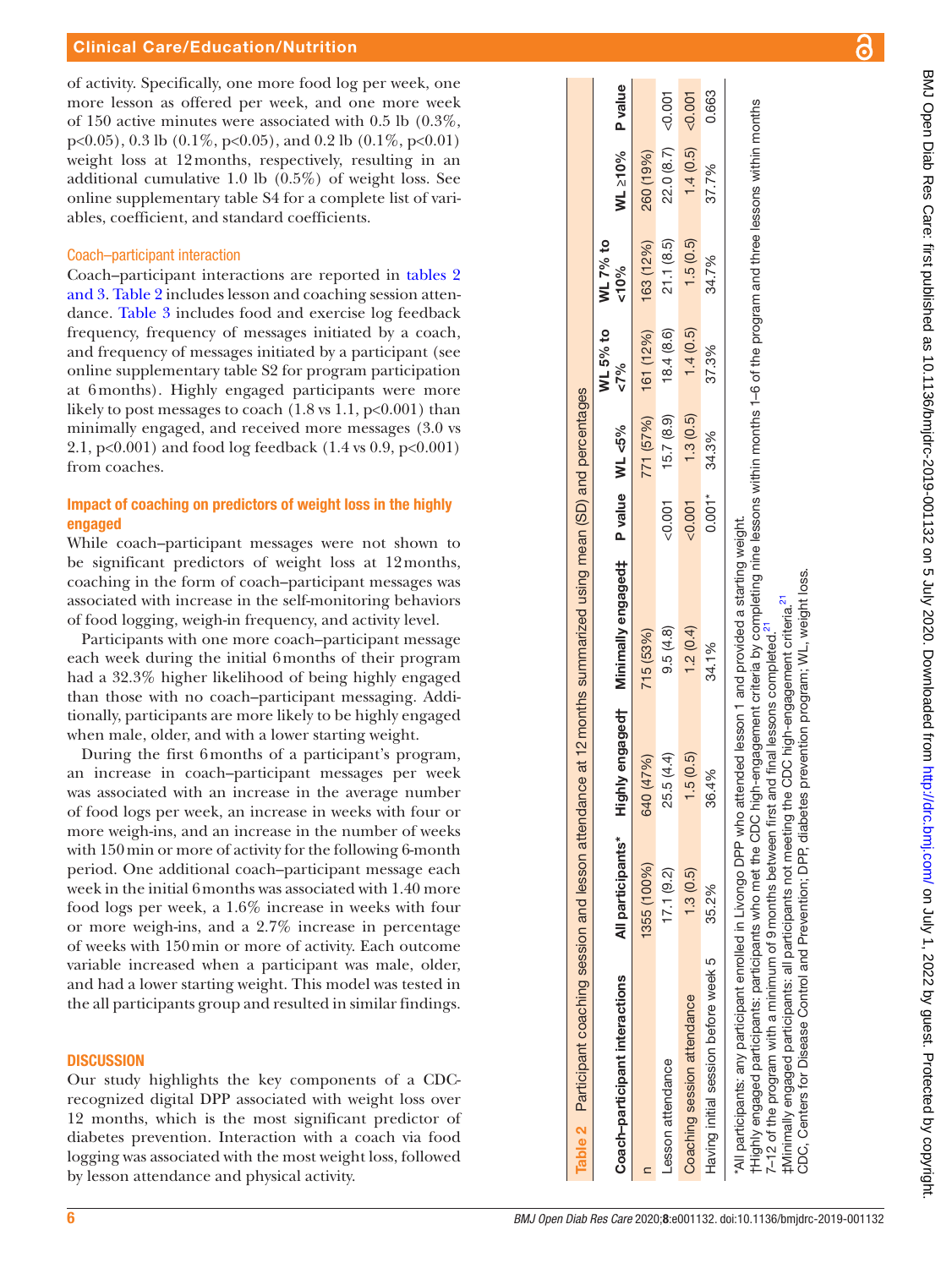| Table 3 Coach feedback and coach-participant messages |                                 |                              | at 12 months summarized using mean (SD) |         |           |                    |                    |           |                |
|-------------------------------------------------------|---------------------------------|------------------------------|-----------------------------------------|---------|-----------|--------------------|--------------------|-----------|----------------|
| Coach-participant interactions                        | All participants*<br>$n = 1355$ | Highly engagedt<br>$n = 640$ | Minimally engaged‡<br>$n = 715$         | P value | WL <5%    | WL 5% to<br>$87\%$ | WL 7% to<br>$00\%$ | WL ≥10%   | <b>P</b> value |
|                                                       | 1355 (100%)                     | 640 (47%)                    | 715 (53%)                               |         | 771 (57%) | 161 (12%)          | 163 (12%)          | 260 (19%) |                |
| Number of food log feedback/week                      | 1.1(0.8)                        | 1.4(0.9)                     | 0.9(0.7)                                | 0.001   | 1.1(0.8)  | 1.2(0.9)           | 1.4(0.9)           | 1.2(0.8)  | $-0.001$       |
| Number of food log feedback days/week                 | 0.6(0.4)                        | 0.8(0.4)                     | 0.5(0.3)                                | 0.001   | 0.6(0.4)  | 0.7(0.4)           | 0.8(0.4)           | 0.7(0.3)  | 0.001          |
| Number of exercise feedback/week                      | 0.4(0.3)                        | 0.4(0.3)                     | 0.3(0.3)                                | 5001    | 0.3(0.3)  | 0.4(0.3)           | 0.4(0.3)           | 0.4(0.3)  | 0.001          |
| Number of exercise feedback days/week                 | 0.3(0.2)                        | 0.3(0.2)                     | 0.2(0.2)                                | 0.001   | 0.3(0.2)  | 0.3(0.2)           | 0.3(0.2)           | 0.3(0.2)  | 0.001          |
| Number of coach message/week                          | 2.5(1.4)                        | 3.0(1.4)                     | 2.1(1.2)                                | 50.007  | 2.4(1.3)  | 2.8(1.3)           | 3.0(1.4)           | 2.8(1.5)  | 0.013          |
| Number of coach message days/week                     | 1.4(0.6)                        | 1.6(0.5)                     | 1.3(0.6)                                | 0.001   | 1.4(0.6)  | 1.6(0.5)           | 1.6(0.5)           | 1.5(0.5)  | 0.001          |
| Number of participant messages/week                   | 1.4(1.3)                        | 1.8(1.6)                     | 1.1(0.8)                                | 50.001  | 1.3(1.3)  | 1.5(1.0)           | 1.8(1.4)           | 1.6(1.6)  | 0.001          |
| Number of participant message days/week               | 0.9(0.6)                        | 1.1(0.7)                     | 0.7(0.5)                                | 50.007  | 0.9(0.6)  | 1.0(0.53)          | 1.1(0.6)           | 1.0(0.7)  | 50.001         |
| Number of participant community messages/<br>week     | 0.1(0.1)                        | 0.1(0.1)                     | 0.0(0.1)                                | 50.001  | 0.1(0.1)  | 0.1(0.1)           | 0.1(0.2)           | 0.1(0.1)  | 0.001          |

\*All participants: any participant enrolled in Livongo DPP who attended lesson 1 and provided a starting weight.

Livongo DPP who attended lesson 1 and provided a starting weight.

program with a minimum of 9 months between first and final lessons completed.<sup>[21](#page-7-10)</sup>

program with a minimum of 9 months between first and final participant enrolled in

tHighly engaged participants:

<span id="page-6-0"></span>'All participants: any

#Minimally engaged participants: all

Control

Disease

for

Centers

CDC.

participants who met the CDC

‡Minimally engaged participants: all participants not meeting the CDC high-engagement criteria.[21](#page-7-10) CDC, Centers for Disease Control and Prevention; DPP, diabetes prevention program; WL, weight loss.

participants not meeting

and Prevention; DPP, diabetes prevention program; WL, weight loss

†Highly engaged participants: participants who met the CDC high-engagement criteria by completing nine lessons within months 1–6 of the program and three lessons within months 7–12 of the

criteria.<sup>21</sup>

the CDC high-engagement lessons completed.

high-engagement criteria by completing nine lessons within months 1–6 of the program and three lessons within months 7–12 of the

Food logging, lesson attendance, and physical activity have been previously examined as potential predic tors of weight loss in DPP participants. Similar to other studies, we showed that a higher adherence to food logging, lesson attendance, and achieving 150min of physical activity each week is consistently associated with greater weight loss and program engagement.<sup>7-9 19 27-35</sup> Providing food log feedback has been shown to increase self-monitoring, and given that coaches in the Livongo DPP program provided feedback this feature could have been a factor that resulted in increased food logging for this population.<sup>36</sup> Additional analysis did show an association between coach–participant interactions with the likelihood of being highly engaged and increased food logging, weigh-ins, and physical activity.

Traditionally, CDC-recognized DPP programs are delivered inperson and do not require the addition of technology to assist in coaching between lessons and self-monitoring. The number of digital DPP programs is increasing; however, there is currently a lack of literature available around CDC-recognized digital DPP programs, their outcomes, and utilization of program components. While previous programs have reported outcomes, lesson attendance, and engagement, our study is able to provide more indepth data around using technology to enhance food logging, tracking physical activity, and in between lesson coach–participant interactions.[7–9 37](#page-7-13)

Including technology with human coaching into DPP programs can increase scalability, while maintaining successful outcomes. Technology offers two components: (1) removal of human error in self-monitoring and (2) real-time coaching. When self-monitoring, unintentional human error can occur by forgetting to write down all food consumed, having a lack of knowledge around measuring portions, or poor estimation of time spent doing physical activity, for example. Using food tracking apps that allow for photo food logging requires logging in real time and clearly depicts exact portions consumed, which can be viewed by a coach to provide more timely feedback. In addition, activity trackers allow for a higher quality and larger volume of data collection by decreasing user effort and error, and these data can be wirelessly uploaded and made viewable for coaching. Both of these features were available for participants enrolled in the Livongo DPP intervention.

With digital health quickly growing, this study should be seen as an opportunity to understand how tech nology can be leveraged for scalability of DPP programs. Numerous studies support the importance of coaching for behavior change; however, it is costly. This study provides a retrospective view to reveal opportunities for prospective studies, specifically to use coaches for personalized feedback and education, and technology to use for self-monitoring reminders and data gathering. The collective data can be efficiently optimized to better inform interventions for behavior change by the coach and the program as a whole.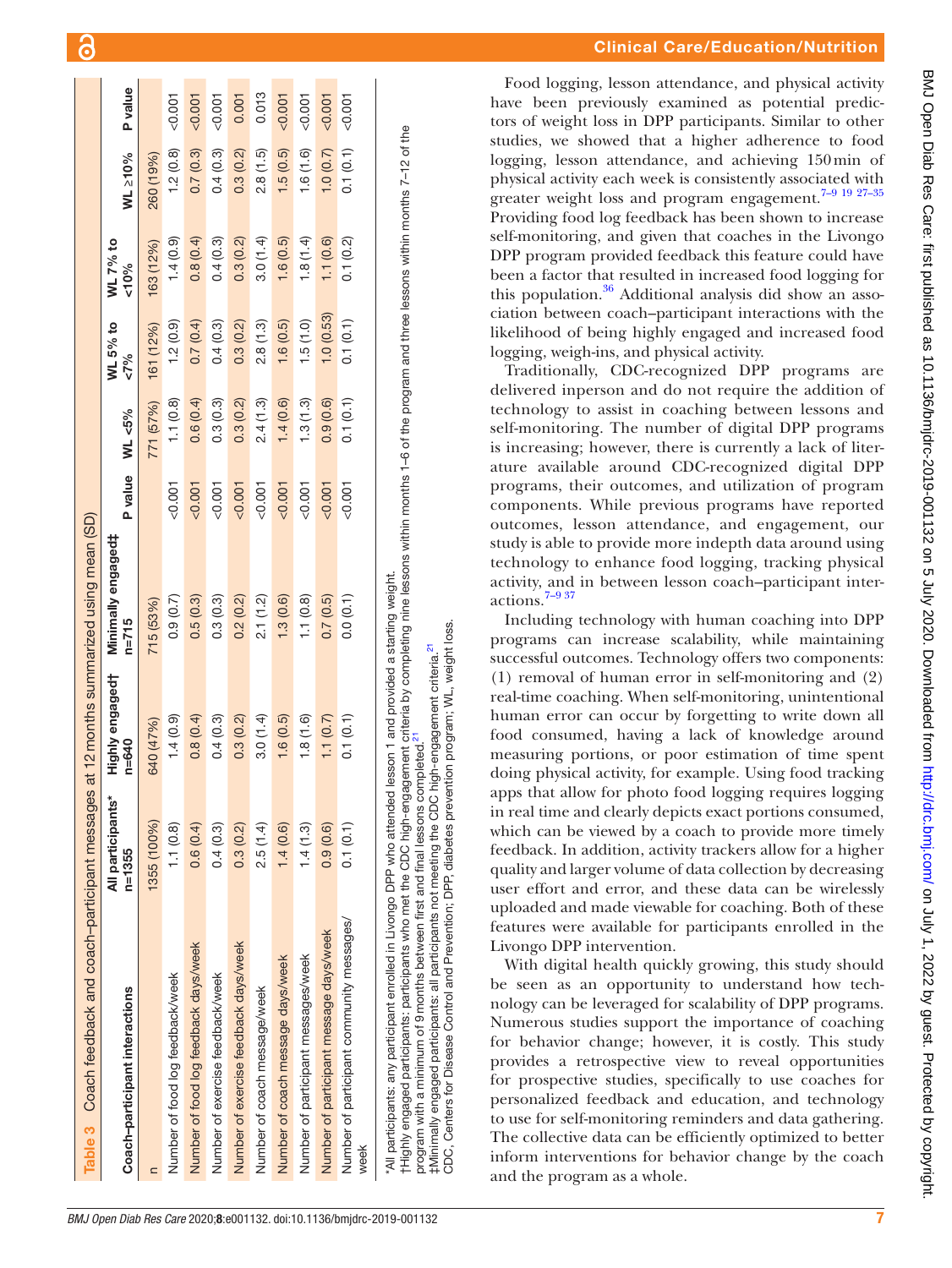# Clinical Care/Education/Nutrition

#### Strengths and limitations

This study has several strengths, including the reporting of real-world weight loss outcomes of a CDC-recognized DPP program, as well as insight into the demographics, self-monitoring behaviors, and coach–participant interactions that drive engagement and weight loss. Participants were not provided with additional incentives to participate in the study beyond the DPP program being provided as a free benefit through their employer's benefit package. All members who attended lesson 1 and provided a starting weight were included in the all participants group and analyzed as the intention-to-treat population.

The study also had some limitations, including the retrospective analysis study design, which does not allow for any causal inferences based on the critical observations. Also, the use of a real-world population does not allow researchers to know if participants were integrating other self-monitoring devices or practices outside of Livongo DPP components and recommendations.

#### **CONCLUSION**

In conclusion, Livongo DPP's highly engaged participants lost >5%, and 25% of these participants lost  $\geq 10\%$ at 12months. Three critical components (food logging, activity frequency, and lesson participation) were most strongly associated with participants' weight loss, and coaching was associated with increased self-monitoring behaviors. Our study shows that efforts to further enhance engagement in participation of these activities, which could be strengthened by personalized digital and live coaching to stimulate sustainable behavior change, could lead to more individuals achieving weight loss and reduce the risk of progression of high-risk individuals to diabetes.

Contributors Conception and design of the study: SLP, WL, JS, RJ, and BS. Acquisition of data: WL and RJ. Analysis and/or interpretation of data: SLP, WL, RJ, and BS. Drafting the manuscript: SLP, WL, RJ, and BS. Revising the manuscript critically for important intellectual content: SLP, WL, JS, RJ, and BS. Approval of the version of the manuscript to be published: SLP, WL, JS, RJ, and BS.

Funding The authors have not declared a specific grant for this research from any funding agency in the public, commercial or not-for-profit sectors.

Competing interests All authors are employed by Livongo Health.

Patient consent for publication Not required.

Ethics approval Exemption was granted by the Western Internal Review Board (#1-1039270-1) due to its retrospective analysis design and use of de-identified data set.

Provenance and peer review Not commissioned; externally peer reviewed.

Data availability statement All data relevant to the study are included in the article or uploaded as supplementary information.

Open access This is an open access article distributed in accordance with the Creative Commons Attribution Non Commercial (CC BY-NC 4.0) license, which permits others to distribute, remix, adapt, build upon this work non-commercially, and license their derivative works on different terms, provided the original work is properly cited, appropriate credit is given, any changes made indicated, and the use is non-commercial. See:<http://creativecommons.org/licenses/by-nc/4.0/>.

#### ORCID iD

Stefanie L Painter<http://orcid.org/0000-0001-7656-5970>

#### **References**

- <span id="page-7-0"></span>1 Diagnosing Diabetes and Learning About Prediabetes. American diabetes association 2014. Available: [http://www.diabetes.org/are](http://www.diabetes.org/are-you-at-risk/prediabetes/?loc=atrisk-slabnav)[you-at-risk/prediabetes/?loc=atrisk-slabnav](http://www.diabetes.org/are-you-at-risk/prediabetes/?loc=atrisk-slabnav) [Accessed Dec 2018].
- <span id="page-7-1"></span>Diabetes Report Card, 2017. Centers for disease control and prevention 2018. Available: [https://www.cdc.gov/diabetes/library/](https://www.cdc.gov/diabetes/library/reports/reportcard/index.html) [reports/reportcard/index.html](https://www.cdc.gov/diabetes/library/reports/reportcard/index.html) [Accessed Sep 2019].
- <span id="page-7-2"></span>3 National Diabetes Prevention Program. Centers for disease control and prevention 2018. Available: [https://www.cdc.gov/diabetes/](https://www.cdc.gov/diabetes/prevention/index.html) [prevention/index.html](https://www.cdc.gov/diabetes/prevention/index.html) [Accessed Dec 2018].
- <span id="page-7-3"></span>Vadheim LM, Patch K, Brokaw SM, et al. Telehealth delivery of the diabetes prevention program to rural communities. *[Transl Behav](http://dx.doi.org/10.1007/s13142-017-0496-y)  [Med](http://dx.doi.org/10.1007/s13142-017-0496-y)* 2017;7:286–91.
- <span id="page-7-4"></span>5 Alwashmi MF, Mugford G, Abu-Ashour W, *et al*. A digital diabetes prevention program (transform) for adults with prediabetes: secondary analysis. *[JMIR Diabetes](http://dx.doi.org/10.2196/13904)* 2019;4:e13904.
- Lark Health. From cost savings to healthier members, lark delivers clinical outcomes. Available: <https://www.lark.com/outcomes> [Accessed Apr 2020].
- <span id="page-7-13"></span>7 Michaelides A, Raby C, Wood M, *et al*. Weight loss efficacy of a novel mobile diabetes prevention program delivery platform with human coaching. *[BMJ Open Diabetes Res Care](http://dx.doi.org/10.1136/bmjdrc-2016-000264)* 2016;4:e000264.
- 8 Sepah SC, Jiang L, Ellis RJ, *et al*. Engagement and outcomes in a digital diabetes prevention program: 3-year update. *[BMJ Open](http://dx.doi.org/10.1136/bmjdrc-2017-000422)  [Diabetes Res Care](http://dx.doi.org/10.1136/bmjdrc-2017-000422)* 2017;5:e000422.
- 9 Sepah SC, Jiang L, Peters AL. Long-Term outcomes of a webbased diabetes prevention program: 2-year results of a single-arm longitudinal study. *[J Med Internet Res](http://dx.doi.org/10.2196/jmir.4052)* 2015;17:e92.
- 10 Vida Health. Personalized virtual care platform for chronic and behavioral health conditions. Available:<https://www.vida.com/> [Accessed Apr 2020].
- <span id="page-7-5"></span>11 Reid N, Bennett W, Coughlin J, *et al*. Evaluating an insurer-based health coaching program: impact of program engagement on healthcare utilization and weight loss. *[Prev Med Rep](http://dx.doi.org/10.1016/j.pmedr.2018.10.024)* 2018;12:343–8.
- 12 Ramchandani N. Virtual coaching to enhance diabetes care. *[Diabetes Technol Ther](http://dx.doi.org/10.1089/dia.2019.0016)* 2019;21:S2-48–S2-51.
- 13 Tate DF, Jackvony EH, Wing RR. A randomized trial comparing human e-mail counseling, computer-automated tailored counseling, and NO counseling in an Internet weight loss program. *[Arch Intern](http://dx.doi.org/10.1001/archinte.166.15.1620)  [Med](http://dx.doi.org/10.1001/archinte.166.15.1620)* 2006;166:1620.
- <span id="page-7-6"></span>14 Wing RR, Phelan S. Long-Term weight loss maintenance. *[Am J Clin](http://dx.doi.org/10.1093/ajcn/82.1.222S)  [Nutr](http://dx.doi.org/10.1093/ajcn/82.1.222S)* 2005;82:222S–5.
- <span id="page-7-7"></span>15 National Diabetes Prevention Program. Centers for disease control and prevention 2016. Available: [https://www.cdc.gov/diabetes/](https://www.cdc.gov/diabetes/prevention/lifestyle-program/deliverers/eligibility.html) [prevention/lifestyle-program/deliverers/eligibility.html](https://www.cdc.gov/diabetes/prevention/lifestyle-program/deliverers/eligibility.html) [Accessed Dec 2018].
- 16 Retrofit. Retrofit Participant Terms & Conditions. Available: [https://](https://www.retrofitme.com/terms-conditions/) [www.retrofitme.com/terms-conditions/](https://www.retrofitme.com/terms-conditions/) [Accessed Apr 2020].
- <span id="page-7-8"></span>17 National Diabetes Prevention Program. Centers for disease control and prevention. Available: [https://www.cdc.gov/diabetes/prevention/](https://www.cdc.gov/diabetes/prevention/lifestyle-program/deliverers/eligibility.html) [lifestyle-program/deliverers/eligibility.html](https://www.cdc.gov/diabetes/prevention/lifestyle-program/deliverers/eligibility.html) [Accessed Apr 2020].
- <span id="page-7-9"></span>18 Painter S, Ditsch G, Ahmed R, *et al*. Retrofit weight-loss outcomes at 6, 12, and 24 months and characteristics of 12-month high Performers: a retrospective analysis. *[JMIR Mhealth Uhealth](http://dx.doi.org/10.2196/mhealth.5873)* 2016;4:e101.
- 19 Painter SL, Ahmed R, Hill JO, *et al*. What matters in weight loss? an in-depth analysis of self-monitoring. *[J Med Internet Res](http://dx.doi.org/10.2196/jmir.7457)* 2017;19:e160.
- 20 Painter SL, Ahmed R, Kushner RF, *et al*. Expert coaching in weight loss: retrospective analysis. *[J Med Internet Res](http://dx.doi.org/10.2196/jmir.9738)* 2018;20:e92.
- <span id="page-7-10"></span>21 CDC - Diabetes Prevention Recognition Program. Centers for disease control and prevention. Available: [http://www.cdc.gov/](http://www.cdc.gov/diabetes/prevention/recognition) [diabetes/prevention/recognition](http://www.cdc.gov/diabetes/prevention/recognition) [Accessed Dec 2018].
- <span id="page-7-11"></span>22 Linde JA, Jeffery RW, French SA, *et al*. Self-weighing in weight gain prevention and weight loss trials. *[Ann Behav Med](http://dx.doi.org/10.1207/s15324796abm3003_5)* 2005;30:210–6.
- 23 Steinberg DM, Bennett GG, Askew S, *et al*. Weighing every day matters: daily weighing improves weight loss and adoption of weight control behaviors. *[J Acad Nutr Diet](http://dx.doi.org/10.1016/j.jand.2014.12.011)* 2015;115:511–8.
- 24 Vanwormer JJ, French SA, Pereira MA, *et al*. The impact of regular self-weighing on weight management: a systematic literature review. *[Int J Behav Nutr Phys Act](http://dx.doi.org/10.1186/1479-5868-5-54)* 2008;5:54.
- <span id="page-7-12"></span>25 Fitbit. What are active zone minutes or active minutes on my Fitbit device? Available: [https://help.fitbit.com/articles/en\\_US/Help\\_article/](https://help.fitbit.com/articles/en_US/Help_article/1379) [1379](https://help.fitbit.com/articles/en_US/Help_article/1379) [Accessed Dec 2018].
- 26 Managing overweight and obesity in adults: systematic evidence review from the obesity expert panel, 2013National Heart Lung and Blood Institute. Available: [https://www.nhlbi.nih.gov/health](https://www.nhlbi.nih.gov/health-topics/managing-overweight-obesity-in-adults)[topics/managing-overweight-obesity-in-adults](https://www.nhlbi.nih.gov/health-topics/managing-overweight-obesity-in-adults) [Accessed Sep 2019].
- 27 Diabetes Prevention Program Research Group, Knowler WC, Fowler SE, *et al*. 10-Year follow-up of diabetes incidence and weight